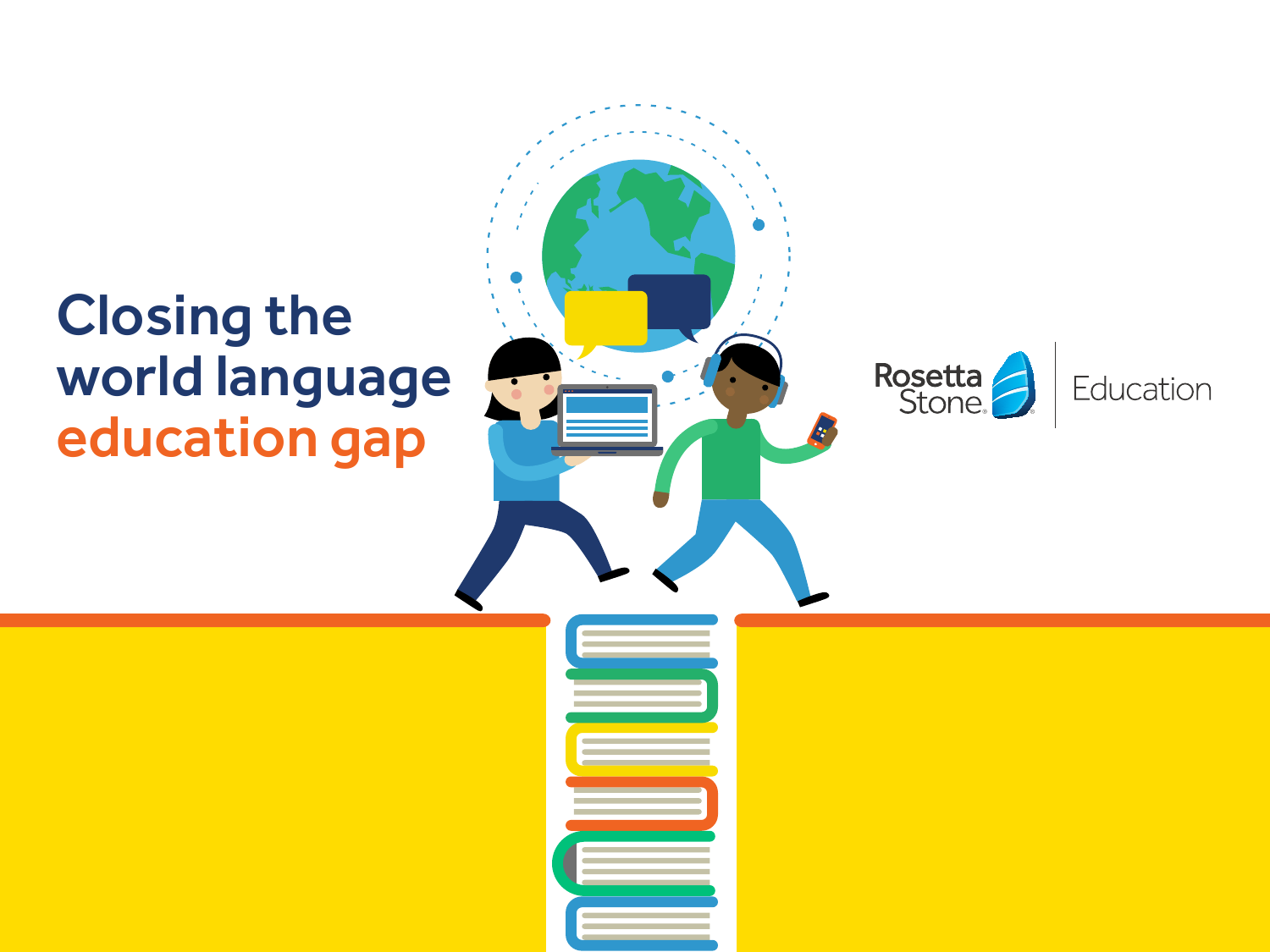# Closing the world language education gap

Time and resource allocation for language programs has been shrinking while the need for multilingualism only grows. It is critical that our students remain competitive on the global playing field. As the benefits of a multilingual society become clearer, parents insist that language learning is important for their children's future success.

However, our current education system still lacks the resources to provide all children the opportunity to develop the skills that will prepare them to succeed in an interconnected world. Global competence and language skills are no longer just nice to have—they are essential.

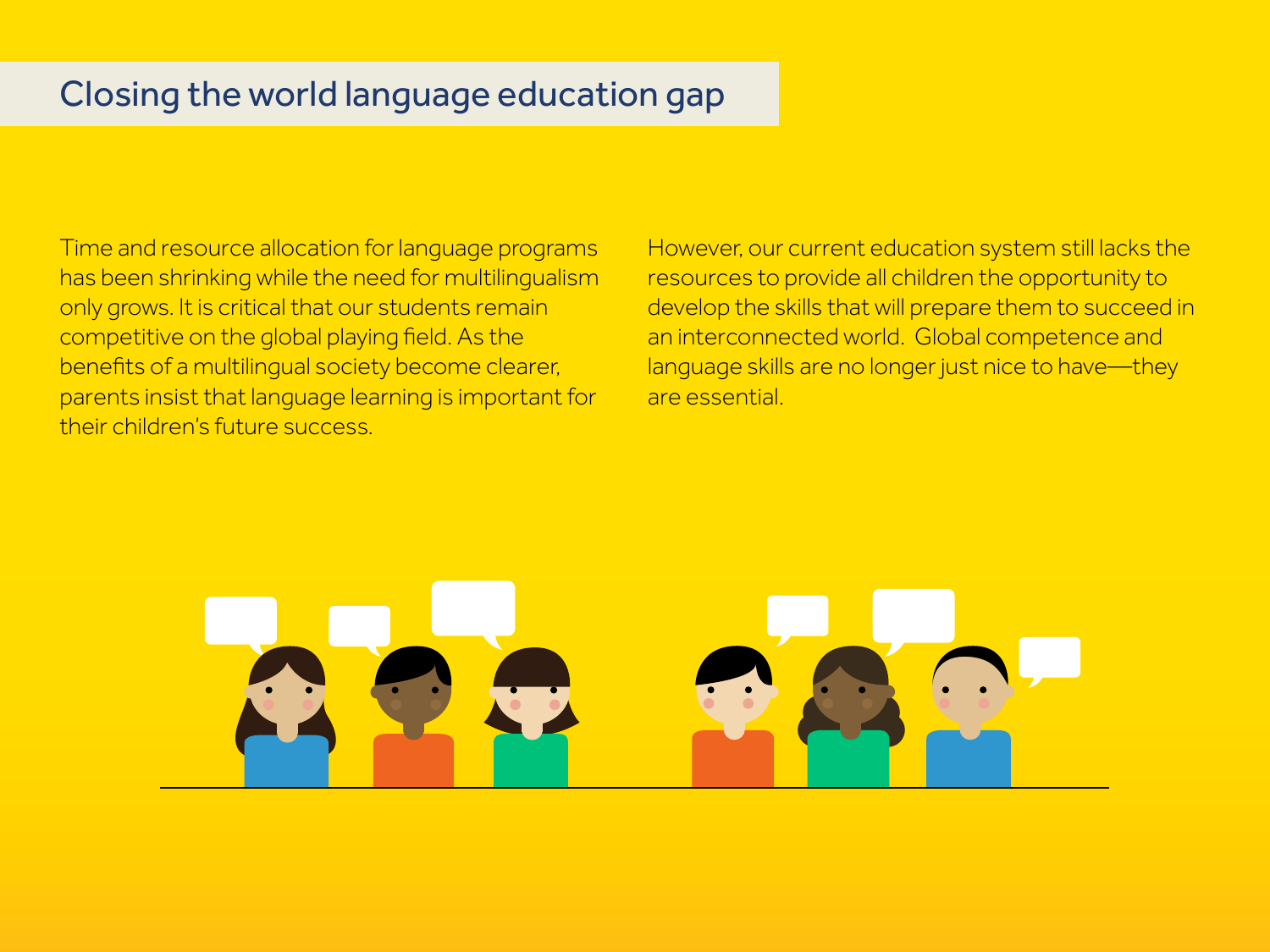# World language education: a reality check





of K-12 students study a language.



of college students study a foreign language.

Only **9.3%** of Americans speak a second language vs. 52.7% of Europeans.

**ATTEND** 



**36 states** and the District of Columbia have identified **foreign languages as a teacher** shortage area.

### TODAY'S STUDENTS FACE A GLOBAL FUTURE

During their careers, students will:

- Compete for global jobs
- Manage multicultural colleagues
- Collaborate on global teams



### BUT THEY ARE NOT PREPARED<sup>1</sup>



**6 in 10** cannot find Iraq on a map of the Middle East.



**75%** incorrectly select English as the most widely spoken native tongue (it's Mandarin Chinese).

### AS A COUNTRY WE CONTINUE TO UNDERINVEST IN WORLD LANGUAGE LEARNING TODAY

#### • Elective enrollment

- Decline in programs
- Limited resources
- Too focused on high school
- Limited funding
- Overlook critical Less
- Commonly Taught
- Languages (LCTLs)





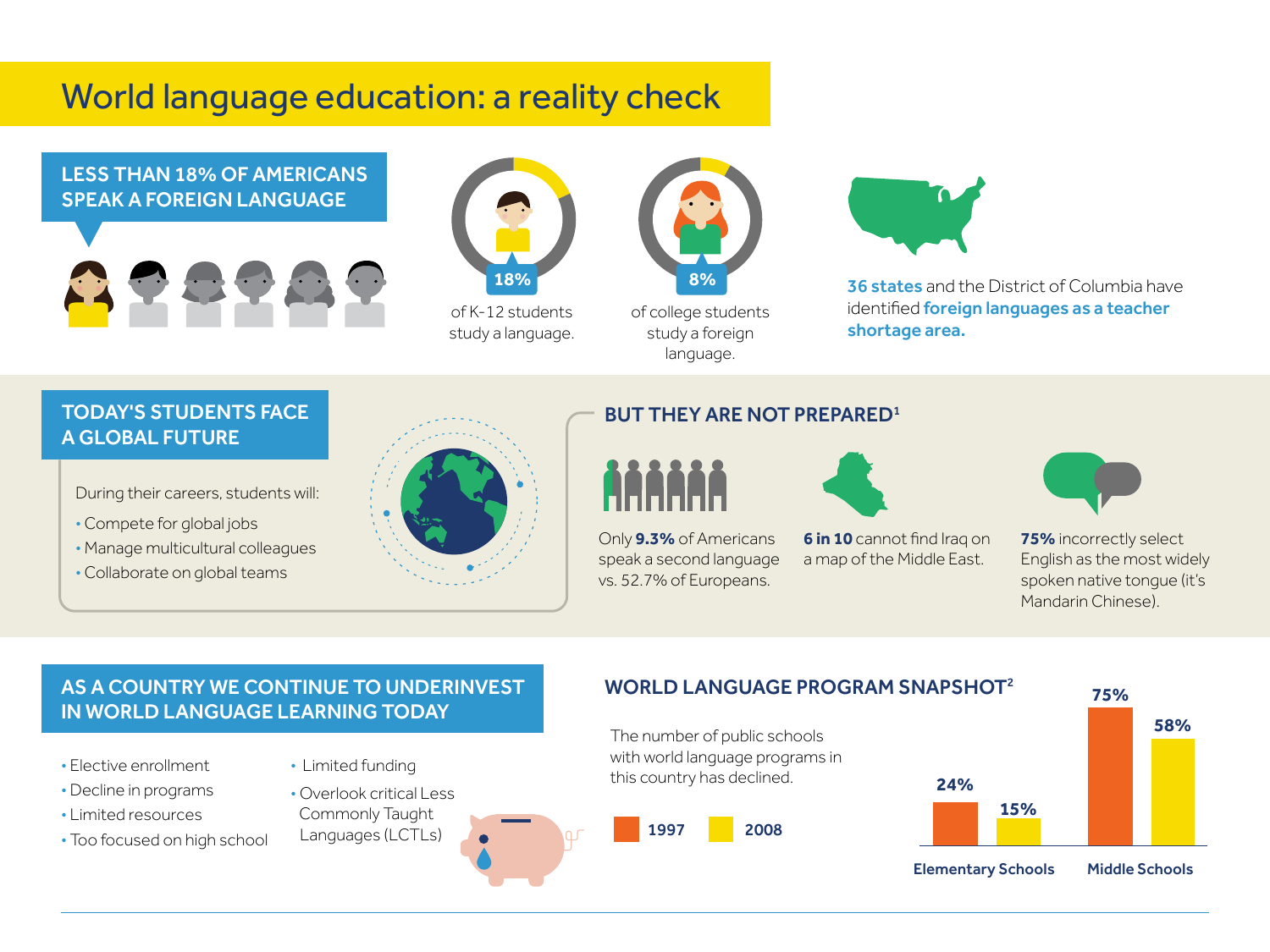# Language provides building blocks for life successes



#### PARENTS VALUE LANGUAGE LEARNING:



### 57%

another language is the most critical skill for the future.

#### BUT NAYSAYERS ARGUE THAT:

- English is the lingua franca.
- There is no economic value.
- The opportunity costs are high.
- It is too difficult to offer and learn.



 $\boldsymbol{\mathcal{H}}$ To compete successfully in the global marketplace, both U.S.-based multinational corporations, as well as small businesses, increasingly need employees with knowledge of foreign languages and cultures. **In** 

Committee for Economic Development

Language learning is important for every student because of implications for their future. As students are growing up and entering the world of greater diversity, of greater challenges, and greater connectivity with individuals from around the world, language acquisition will be a key to their future.

Dr. Mark Edwards, Superintendent, Mooresville Graded School District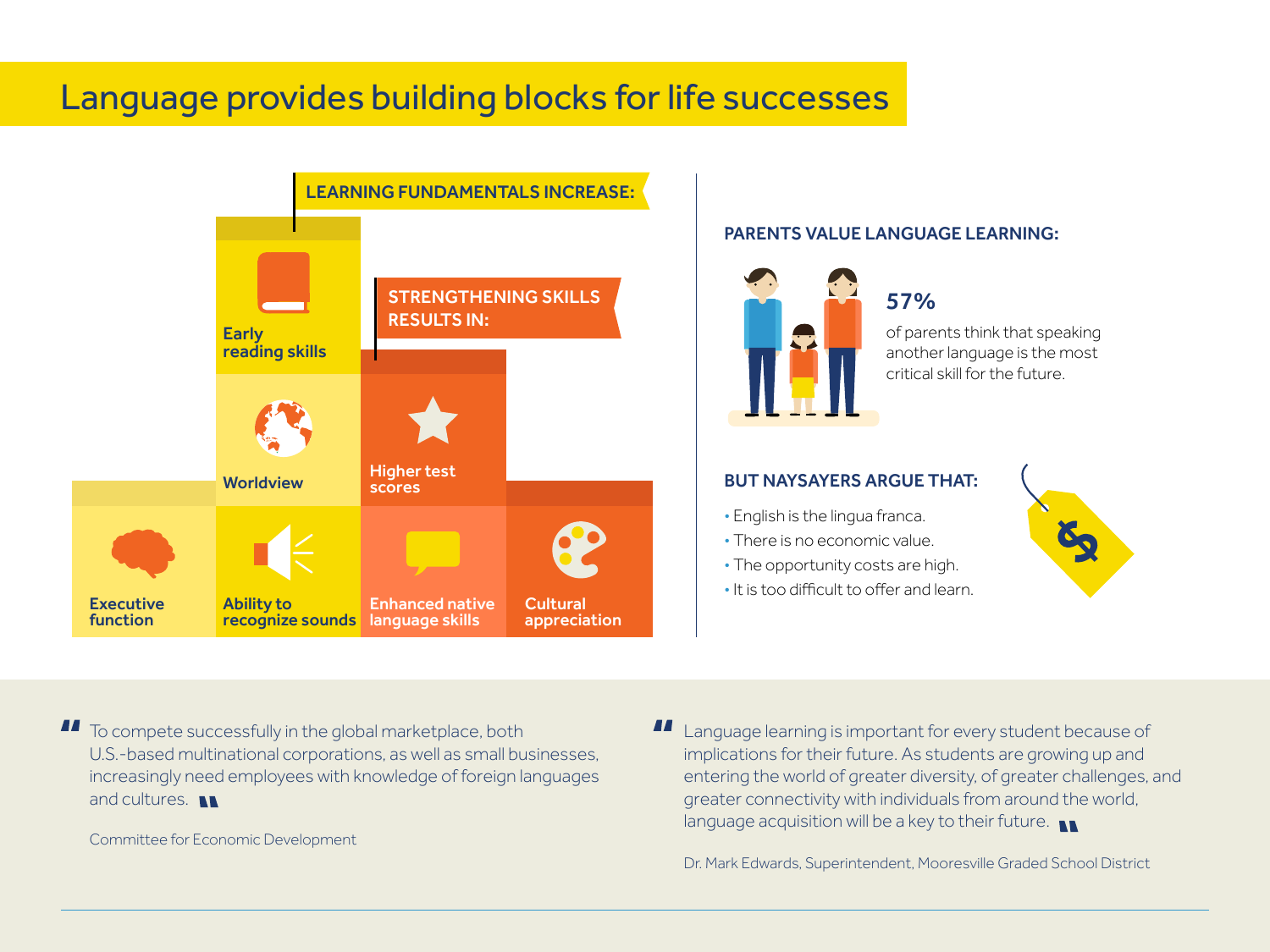## How to increase language learning: a road map



#### PREPARE STUDENTS FOR THE GLOBAL WORKFORCE

- Make foreign language study mandatory.
- Increase teaching in LCTLs.
- Use EdTech to spark interest in cultures and languages.



### PREPARE EDUCATORS TO TEACH A CROSS-CULTURAL CURRICULUM

- Include global perspectives in credential programs.
- Integrate language study into training.
- Foster international exchange programs.

### TECHNOLOGY PLAYS A VITAL ROLE





### BENEFITS BOTH STUDENTS AND TEACHERS

- Expands chances to build speaking confidence
- Enables pronunciation practice in a safe,
- friendly environment
- Complements classroom instruction
- Fosters individualized learning

### ASSISTS SCHOOLS IN OVERCOMING CRITICAL BARRIERS



of elementary school language instructors are uncertified.

In a 45-minute world language class, all students combined speak only 23.5% of the time.

### ENHANCES ANY LANGUAGE PROGRAM

- Increases cultural competence
- Improves 21st-century skills
- Provides 24/7 access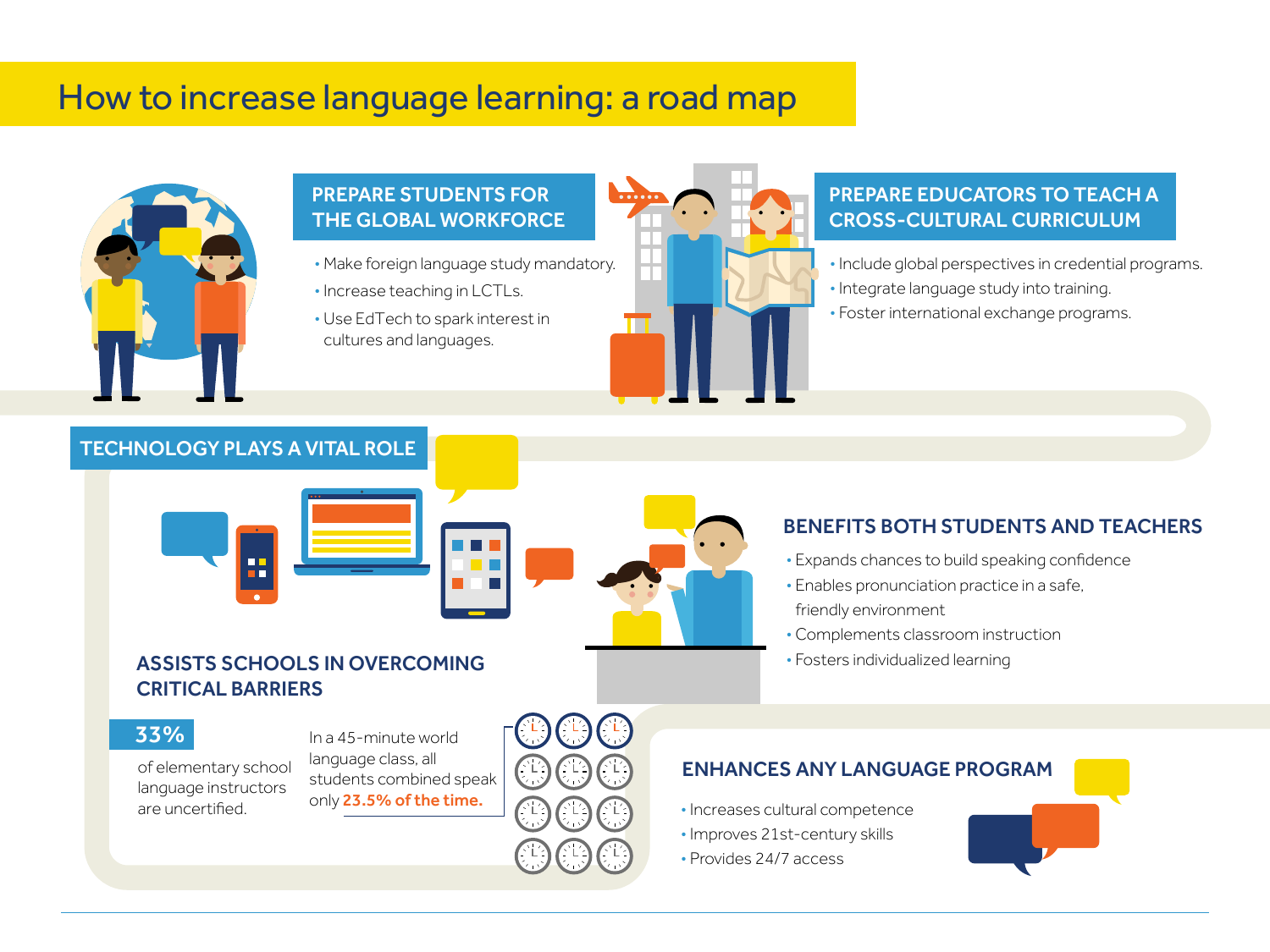# What is the Rosetta Stone difference?

The Rosetta Stone® Language Learning Suite for K-12 interactive solution combines multiple resources and research-based methodologies to deliver the appropriate instructional support for a broad range of age groups and learning stages, in up to 24 languages. As a result, students gain the language skills they need to thrive in an increasingly cross-cultural and interconnected world.

#### STUDENT-CENTERED APPROACH MEETS EVERY LEARNER'S NEEDS



- Immersion environment
- Vocabulary building
- Grammar tutorials and practice
- Authentic materials
- Advanced oral production
- Aligned to standards





- Live Tutoring
- Gamification
- Cultural Activities

#### SUPPLEMENTAL MATERIALS FOR THE CLASSROOM



- Workbooks
- Lesson Planning Tools
- Teacher's Guide
- Scope and Sequence
- Stories with Activities and Questions
- Flash Cards & Memory cards
- Course Content
- Quizzes & Tests

Supplemental materials vary by language

IMPLEMENTATION MODELS

TO FIT ANY CURRICULUM

- Classroom instruction supplementation
- District- or school-wide implementations
- Language lab deployment for self-study
- Fully blended for higher engagement